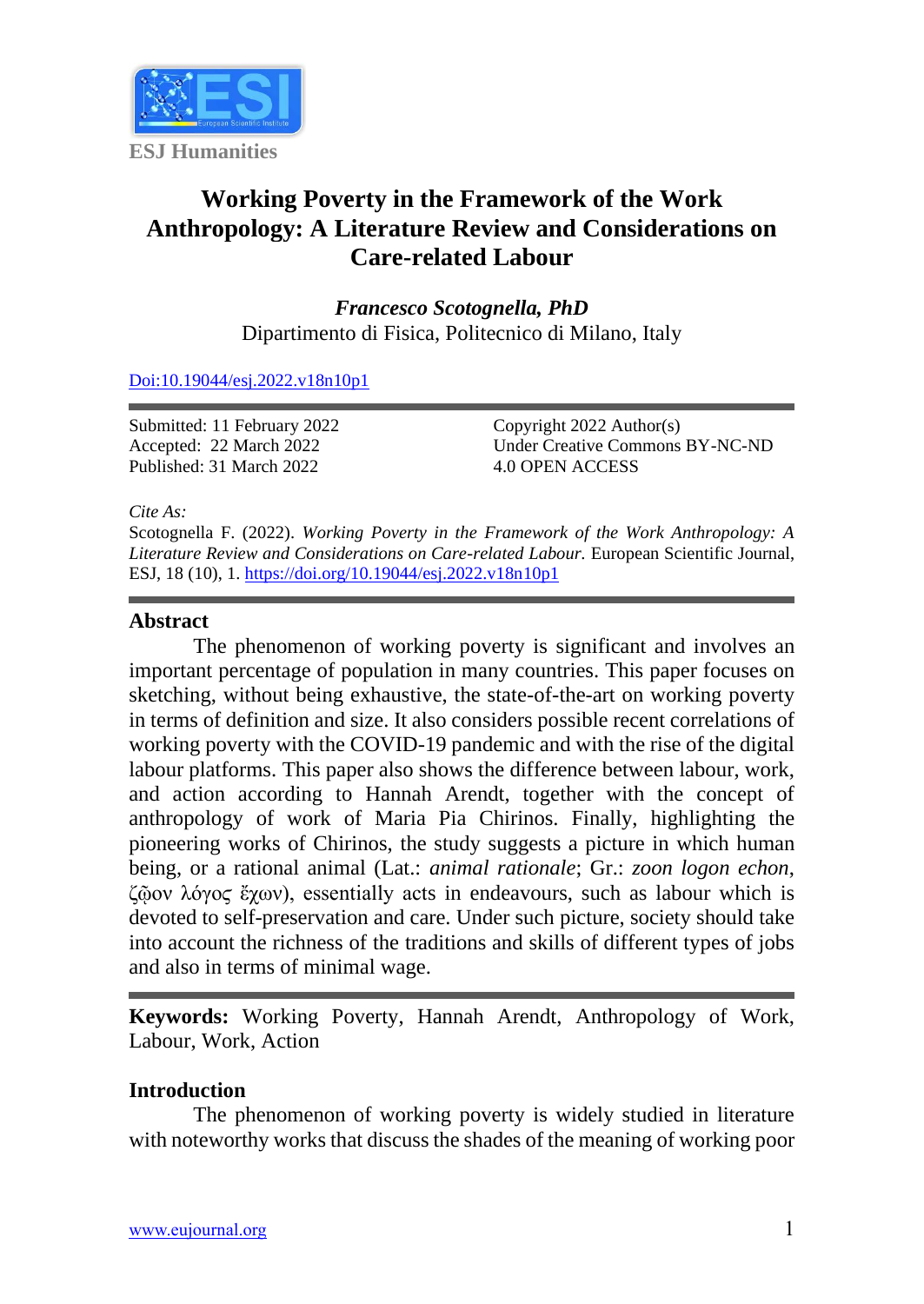by taking into account the labour market and local living costs in a certain country or in regions of a certain country (Peña-Casas & Latta, 2004; Van Winkle & Struffolino, 2018; Wuyts, 2011). Without being exhaustive, the paper gave some examples of literature studies on working poor. Although the definition of working poor is not an easy task and the official measurements are controversial for different countries, these examples were given to highlight the importance of the phenomenon.

# **Empirical Studies on the Working Poor**

In 2004, Ramòn Peña-Casas and Mia Latta wrote the superb publication *Working Poor in the European Union* (Peña-Casas & Latta, 2004). Based on their extensive report, the first chapter focuses on the definition of working poor. After a literature research on the topic, Peña-Casas and Latta wrote the minimal conditions that the individual must fulfil to be categorized as working poor:

- "be living in a household considered as poor;
- be working or searching for a job;
- have worked or searched for a job during a period (one month to six months) of the previous year, or have accumulated a corresponding number of working hours." (Peña-Casas & Latta, 2004)

Consequently, there are several approaches to define the working poor in different countries and in the whole world. Peña-Casas and Latta in Chapter 2 discuss the incidence of working poor in the European Union in 1999, and they report a number of working poor that is around 11 million, corresponding to 7% of the EU population (Peña-Casas & Latta, 2004). Gundogan, Bicerli, and Aydin, at Anadolu University, report that 550 million people in the world are working poor (Gundogan et al., 2005). Thus, this was done using the working paper written by Steven Kapsos in 2004 (Kapsos, 2004). In 2018, Lohmann and Marx (Lohmann & Marx, 2018), mentioning the International Labour Organization (ILO) report of 2014 (*Global Employment Trends 2014*, 2014), stated that 839 million people lived on 2 US dollars or less a day in 2013. In 2020, Estelle Sommeiller reported her own calculations of working poverty based on the employment of EU-SILC Microdata, which shows percentages for Spain, Italy, and Portugal to be around 15% and that of Greece to be around 30% (Sommeiller, 2020).

Jeannette Wicks-Lim (Professor at University of Massachusetts Amherst) has written in 2012 the article *The Working Poor: A Booming Demographic* (Wicks-Lim, 2012). Being an expert of minimum wage, Wicks-Lim focuses on a discussion concerning salary. Thus, employers should align the payment of workers to their increasing production of goods and services. Wicks-Lim gave a reminder on the importance of a powerful union movement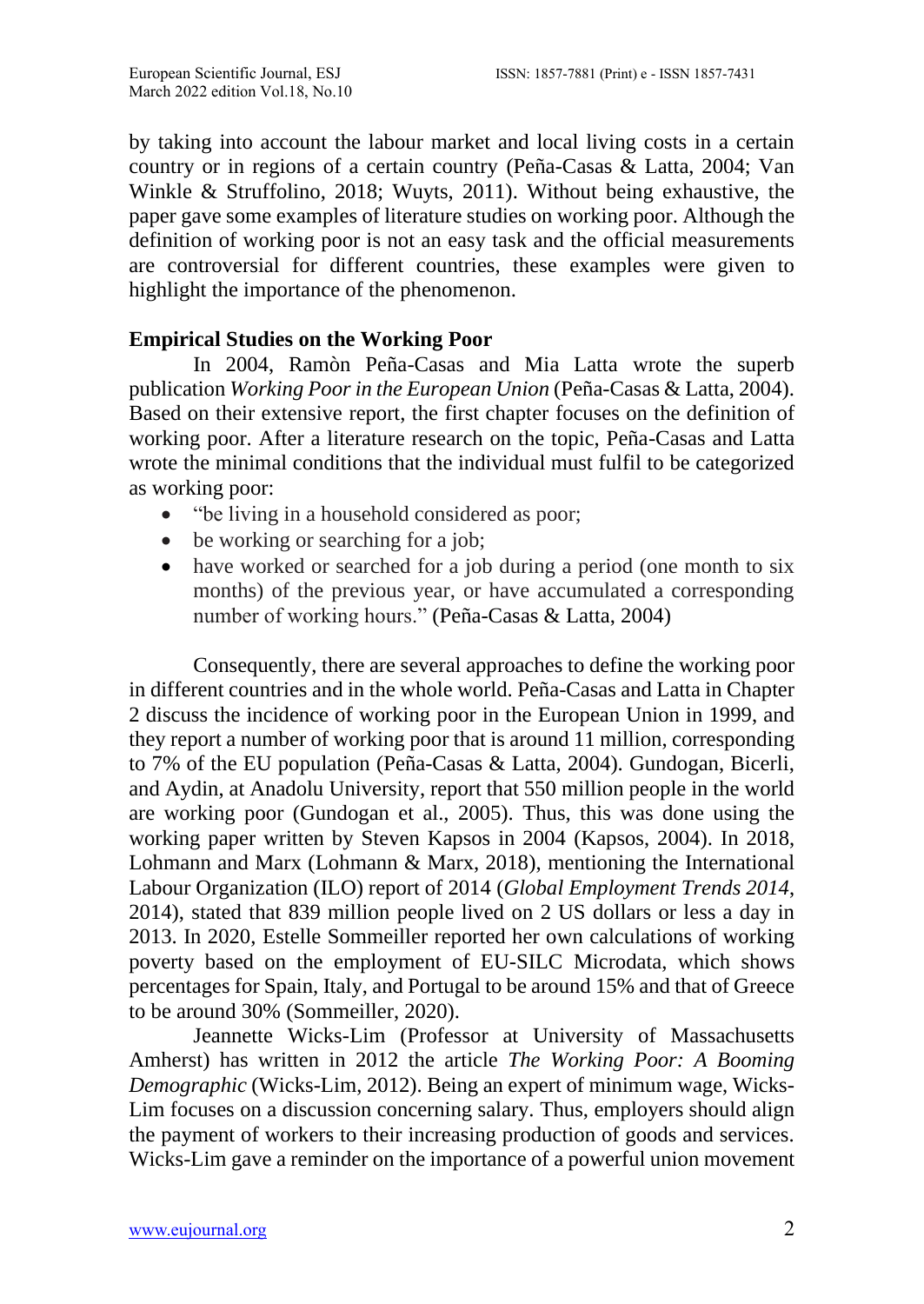that should fight against poverty wages, and denounces the absence of such powerful union movement (Wicks-Lim, 2012).

In 2020, Marianna Filandri and Silvia Pasqua (Professors at Università di Torino), together with Emanuela Struffolino (Researcher at the Berlin Social Science Center, now Professor at Università di Milano), wrote the article *Being Working Poor or Feeling Working Poor? The Role of Work Intensity and Job Stability for Subjective Poverty*. In this article, they stated that "having a job is not a sufficient condition to avoid poverty, either in terms of (monetary) objective or subjective poverty" (Filandri et al., 2020). Indeed, this aspect leads to an additional degree of freedom in a discussion on working poverty.

### **Recent Studies in the Working Poor**

The appearance of SARS-CoV-2, and the subsequent pandemic of COVID-19 as of 2020, has strengthened problems already existing (Patel et al., 2020). In 2020, Andrea Neri and Francesca Zanichelli, at Banca d'Italia, have written a report of the wealth of Italian families (Neri & Zanichelli, n.d.). According to Neri and Zanichelli, more than half of the interviewed people (the studied sample includes more than three thousand people) have stated that due to the pandemic, there has been a contraction of the family income (Neri & Zanichelli, n.d.).

Finally, the occurrence of platform workers is a very recent phenomenon. Many types of works, especially goods delivery, text translation and software programming, are coordinated by platforms and algorithms. In 2018, Pesole et al. have written a first technical report on platform work in Europe (Pesole et al., 2018). In 2020, Urzì Brancati, Pesole, and Férnandéz-Macías wrote a second extensive report on platform workers (European Commission and Joint Research Centre, 2020). In their executive summary, they wrote:

"Digital labour platforms are a new form of coordinating the provision of labour services enabled by the latest technological revolution. Many authors claim that digital labour platforms have the potential to disrupt the world of work, both positively by boosting participation in the labour market through better matching procedures, and negatively by circumventing regulation and lowering the quality of employment." (European Commission and Joint Research Centre, 2020)

The fact that digital labour platforms could circumvent regulation and lower the quality of employment could be a new issue in the labour market. In cases like the digital labour platform, one can talk about *technoanomia*, since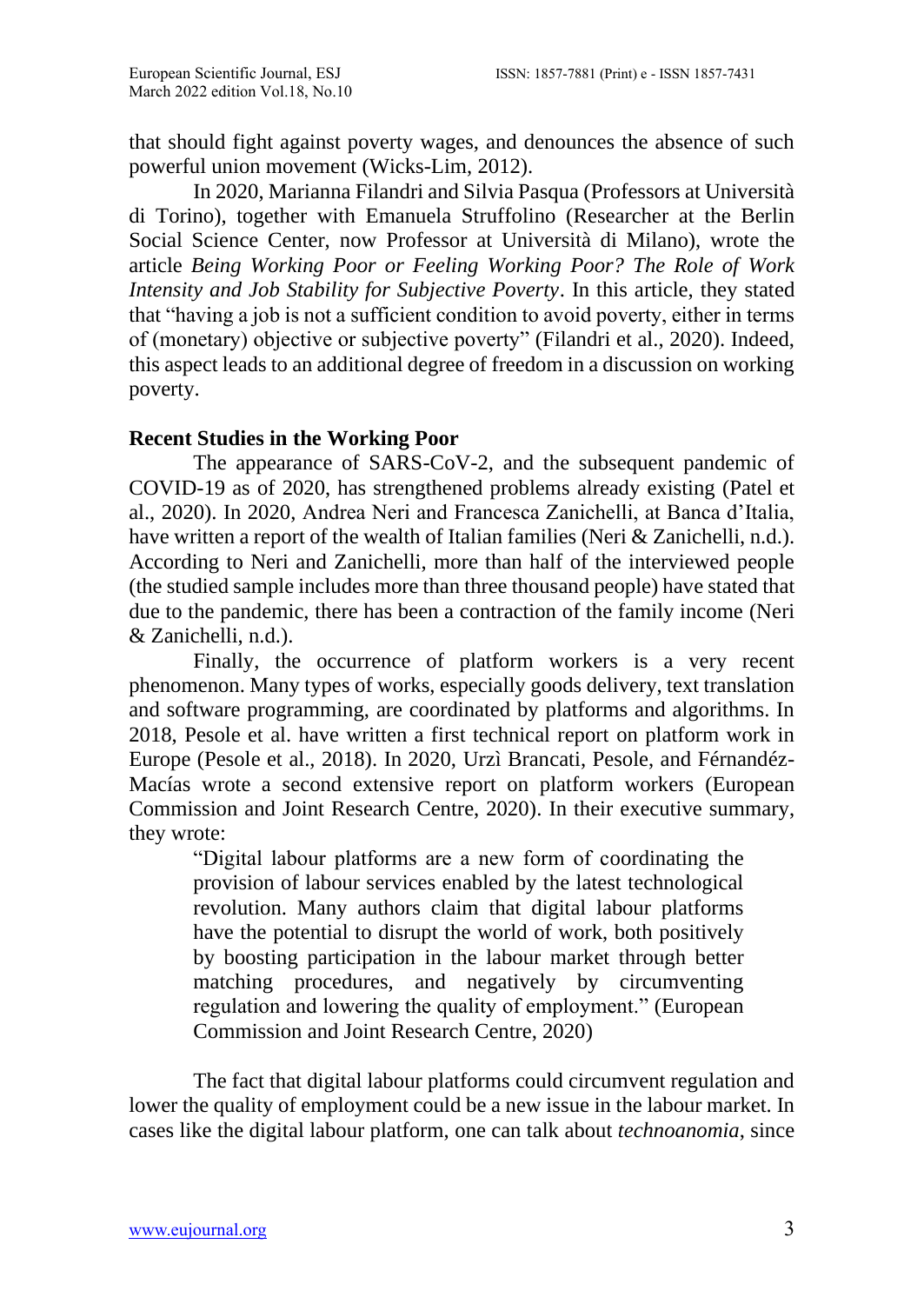the fast technological advancement leads to a breakdown of social norms (in this case it is related to work).

Interestingly, while the phenomenon of working poor has been studied from an economical and sociological point of view, a discussion that highlights the worker dignity, also in terms of reasonable wage tier, supported by philosophical and anthropological pictures of work in the contemporary world is missing. However, such pictures would lay the foundations for a more comprehensive understanding of the contribution and the reward of the workers in the society, together with the realization and the happiness of the workers. The publications of Maria Pia Chirinos (Chirinos, 2005, 2007, 2008, 2009), which re-elaborate and criticize the well-known thoughts of Hannah Arendt in *The Human Condition* (Arendt, 1998), represent pioneering studies in the anthropology of work.

# **Arendt's Influence on Labour, Work, and Action**

This study shows the difference between labour, work, and action according to Hannah Arendt. Arendt, in *The Human Condition*, distinguishes three different types of human activities: labour, work, and action. Labour is the human activity that is focused on biological necessities, self-preservation, and reproduction. Labour can be related to the "social reproduction" mentioned by Nancy Fraser (Fraser, 2016). Furthermore, work is the human activity devoted to the fabrication of durable objects that will become part of the world. The durability "gives the things of the world their relative independence from men who produced and use them" (Arendt, 1998). Action is the human activity by which humans intersubjectively interact with each other.

In this study, two initial assumptions were made: The first assumption is the correlation between working poor and low-skilled workers, since "[w]orkers with low education levels and little or no formal qualifications are more likely to be exposed to flexible employment types and poor income, as well as periodic unemployment spells" (Peña-Casas & Latta, 2004). The second assumption can be considered as a weaker assumption where the study shows a correlation between low-skilled work and Arendt's labour.

# **Chirinos Seminal Contribution**

Maria Pia Chirinos focuses on human activities depicted by Arendt, highlighting the importance of labour and work. Within this framework, Chirinos, in the anthropology of work, has masterfully developed four theses.

In the first thesis, Chirinos states that it is necessary to recover the notion of matter in its two realizations: i) as metaphysical principle of substance and power; ii) as alive matter that, together with the soul, allows one to talk about various functions in the different levels of life.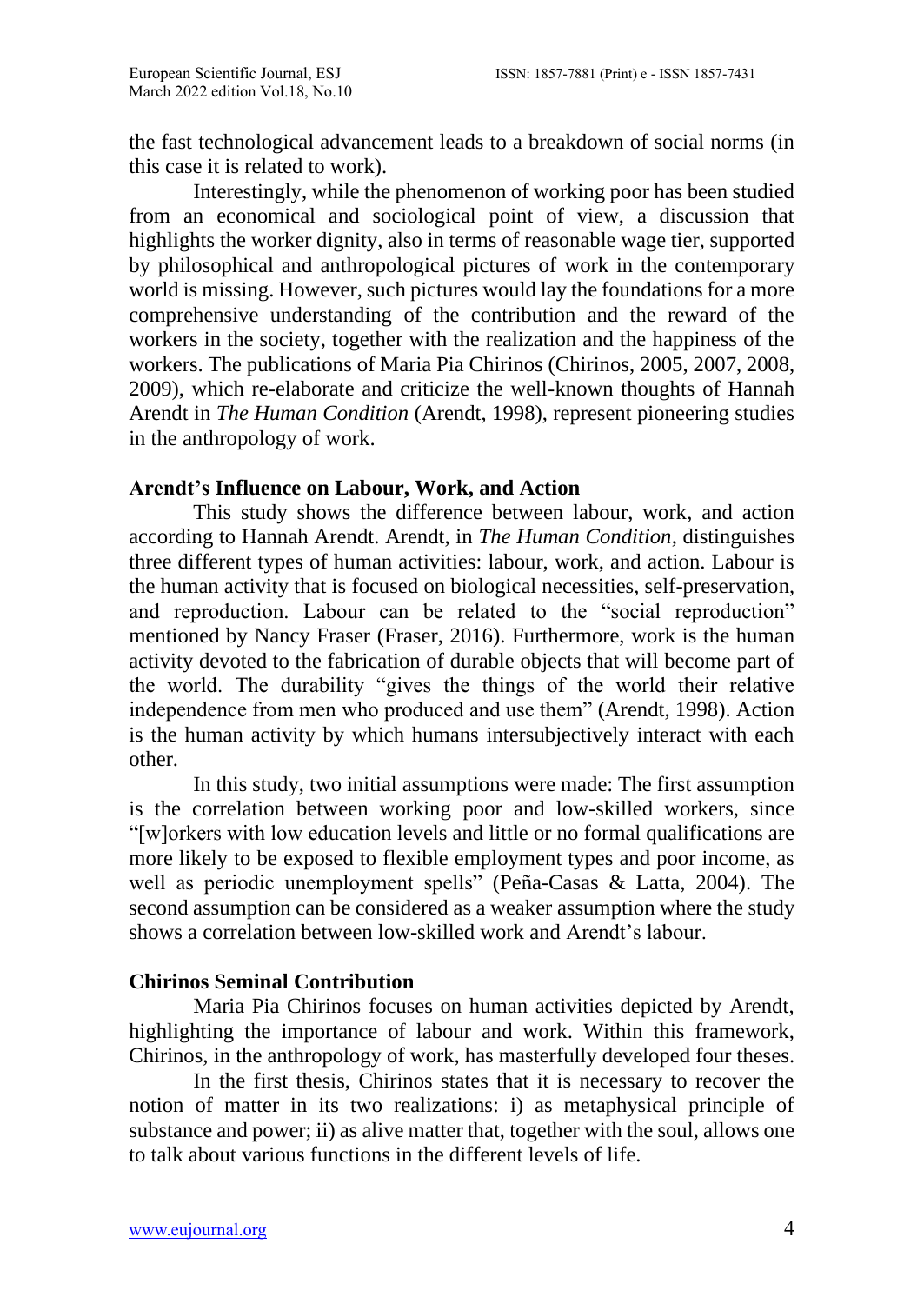In the second thesis, Chirinos proposes a model of humanism in which the corporeality, the dependence, and the vulnerability are positive values. Moreover, everyday life has to be a relevant aspect of such model of humanism.

In the third thesis, Chirinos presents the notion of work as an anthropological category, i.e., as a function able to shed light on the specificity of a human being: the rational and practical capacity, the power to transform the reality. Thus, work is an instrument for acquiring virtues and generating culture.

In the fourth thesis, Chirinos verifies that this notion of work is present at any level of the human action, even in the types of works that Hannah Arendt, in *The Human Condition*, considers as less representative of human being. This refers to the manual labours that are useful for corporal and daily necessities (Chirinos, 2007).

Along with the fourth thesis, Chirinos stressed how manual labours have been considered to be less representative of human being not only by Hannah Arendt. Manual labours have been considered less representative of human being by majority of the philosophers. Such picture is highlighted in the historical overviews, of the conceptions of work, sketched by Enzo Rutigliano and Maria Pia Chirinos.

### **The View of Rutigliano and Chirinos**

*Work (and labour) in Western culture according to Rutigliano* (Rutigliano, 2011): Enzo Rutigliano gives an overview of labour and work from the Bible and ancient Greeks up to contemporary philosophy. First, Rutigliano stresses a particular meaning of the episode of the sirens and Ulysses in the *Odyssey*: the sirens are a metaphor of the knowledge, and the rowers have wax in their ears to pass unscathed such knowledge. Thus, labour demeans human being. Also, in the Bible (Genesis), work is considered as a punishment. For Aristotle, the proper endeavour of human being is the activity of the rational soul. In the Middle Age, it is evident that there is a contrast between *vita contemplativa* and *vita activa*, with the exception of the rule of Saint Benedict "*ora et labora*". For Luther and Calvin, work is a vocation (*Beruf*, which in German means vocation, call, duty). For Locke, work is a foundation and justification for the property, while for Smith work is primarily a human activity. In Marx, and Hegel, work is again primarily human, but it should be relieved from the rough conditions due to capitalism. Furthermore, Nietzsche recalls the ancient Greeks that work demeans human being. Lastly, Rutigliano stresses the bivalent perception of work in the second half of the 20th century that work is not anymore the goal of human being, but it is the material basis for human preservation.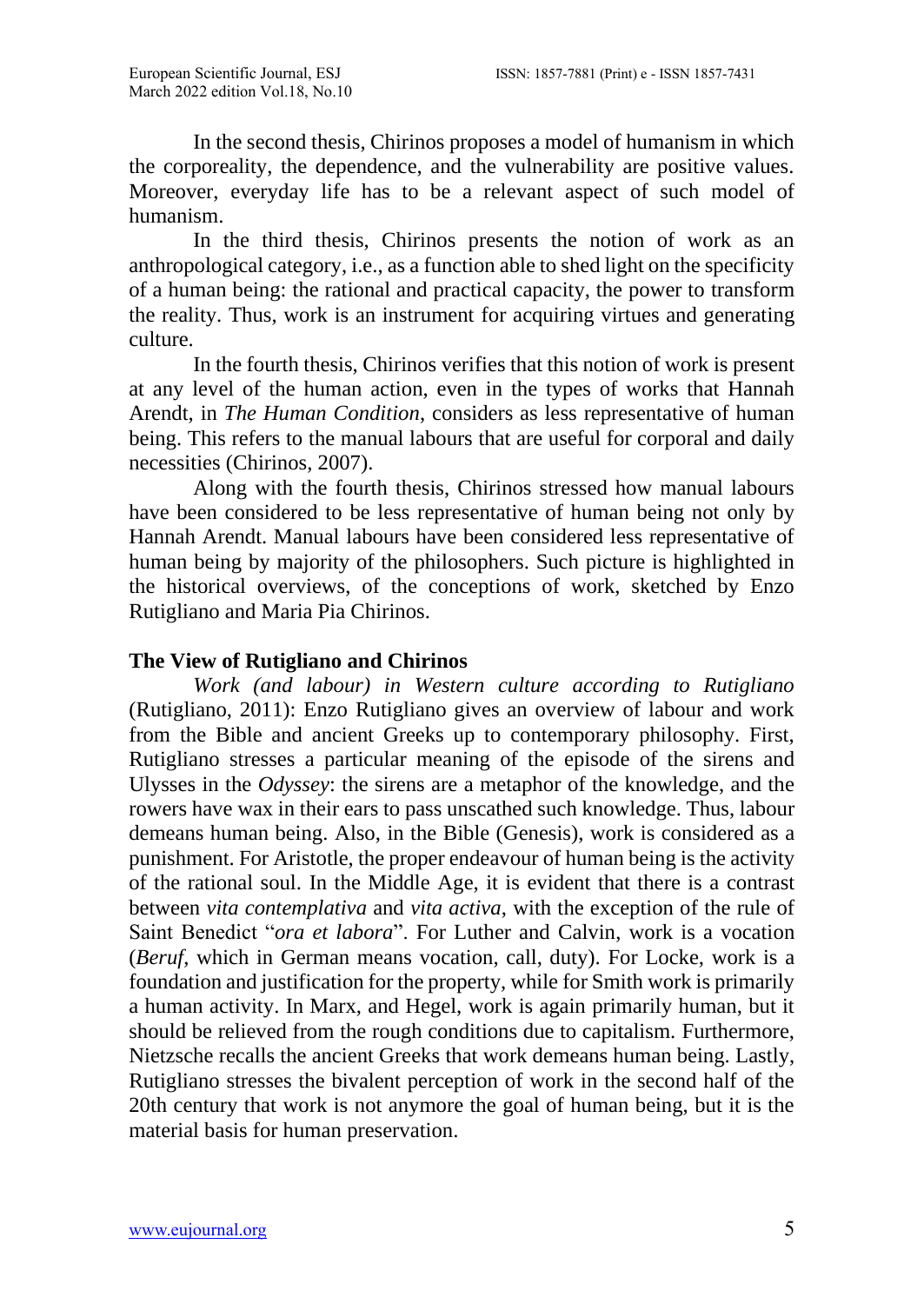*Work (and labour) in Western culture according to Chirinos* (Chirinos, 2008): Chirinos starts the historical overview from Plato: In the cave people that work are like sleep-walkers, since they do not know the good and the truth. In Aristotle, the human perfection is in the *polis*, as location, and in the *otium* (Gr.: *scholé*, σχολή), as activity. The view of Middle Age by Chirinos is similar to the one by Rutigliano. Interestingly, for Chirinos with Reformation and modern philosophy, especially Descartes, work is considered a proper human activity: a new model of humanism, the *homo faber*, arises (Chirinos, 2009). With the technological advancement, work becomes again a mechanical activity. Both Adam Smith and Karl Marx conceive the work as a mere means of production. In the 20th century also the non-manual labours can be monotonous and demeaning (*low-tech* works).

Chirinos states that, many years after the publication of *The Human Condition* by Hannah Arendt, a criticism of Arendt's position, i.e., the distinction between labour and work, cannot be procrastinated. In fact, Chirinos underlines that activity like nutrition, cooking, care of fragile and vulnerable living being unravel a plethora of cultural and historical manifestations, which allow to talk about arts and traditions in which reason and freedom play a major role. Chirinos states that the fact that labour does not lead to durable products does not diminish the richness of such labour (Chirinos, 2008). It is remarkable that Chirinos evens out the *zôon logikon* to the *animal laborans*: labour and work are both human activities. Such activities require practical intelligence, willingness, imagination, sensitivity (Chirinos, 2008).

#### **Animal Rationale in Labour Context**

In this work, recalling the aforementioned works of Chirinos, the study shows that the rational animal (Lat.: animal rationale; Gr.: zoon logon echon, ζῷον λόγοϛ ἔχων) is essentially active in terms of labour, work, and action. There are many straightforward examples. An example that is also mentioned by Chirinos is the endeavour of a cook in preparing dishes. Such activity can be considered as a labour for nutrition and, thus, self-preservation. Through this way, we would neglect the ensemble of skills of the cook to make palatable dishes, the cooking traditions, and the research and development in gastronomic science (Aguilera, 2017; Cassi, 2011). Another example is the ability of construction workers to make temporary structures for festival and events, in which activities like the Arendt's action can find a suitable environment. Also, the skills in organizing an event in terms of decoration and arrangements of proper items (e.g., stage, seats for the audience, audio system) are remarkable.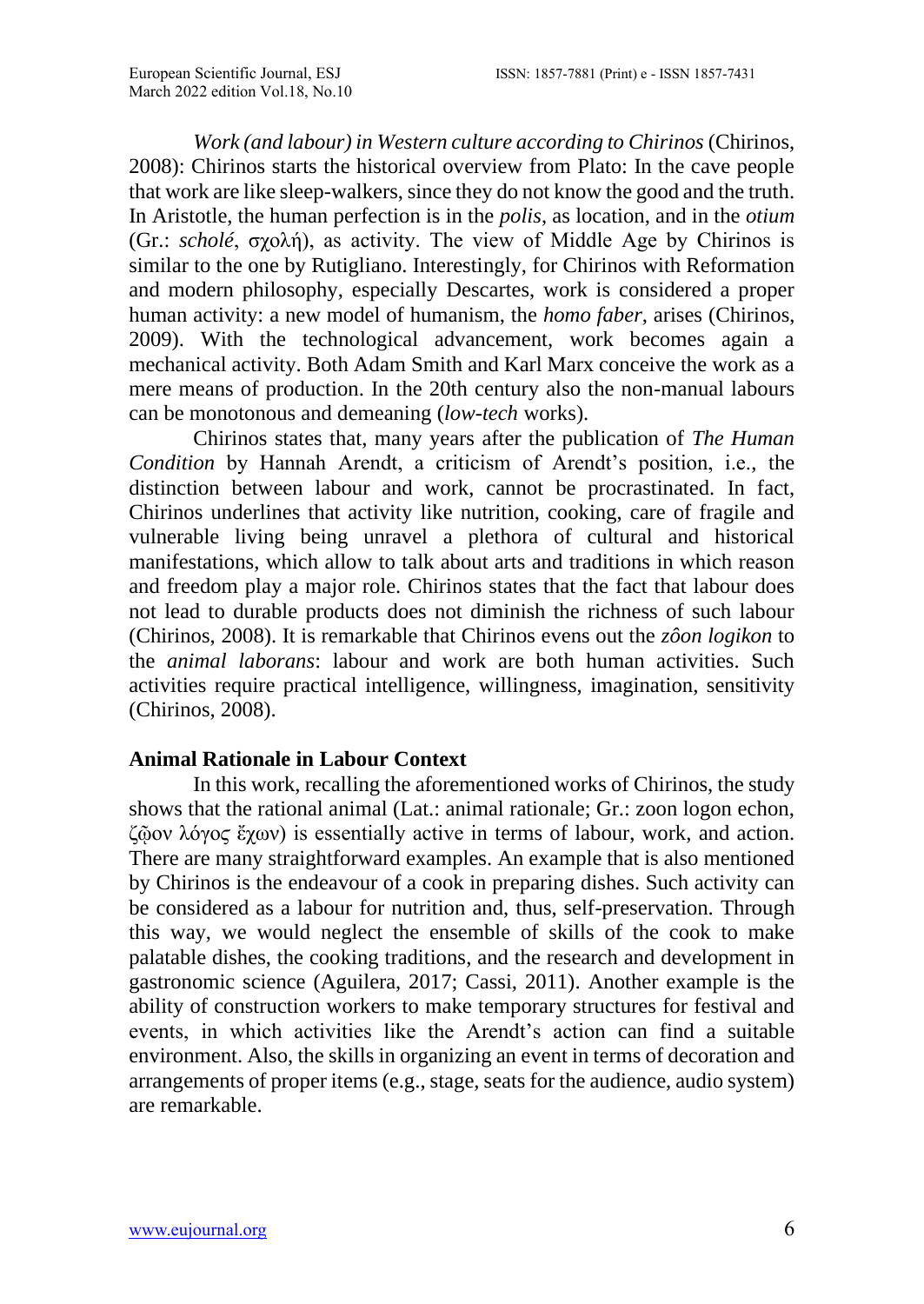Another important aspect is care. The words of Nancy Fraser in *Contradictions of Capital and Care* are absolutely notable. In fact, Fraser states that "social-reproductive contradiction of capitalism lies at the root of the so-called crisis of care" and that without *social reproduction*, "there could be no culture, no economy, no political organization" (Fraser, 2016). By *social reproduction*, Fraser means affective and labour works like birthing and raising children, maintaining households, etc.

Thus, the two assumptions that label working poor' jobs, that can be in many cases correlated to Arendt's labour and low-skilled jobs, can be strongly criticized. Society is evidently enriched by the labour related to working poor. This aspect should be recognized and rewarded by the society, and also in terms of wage laws that takes into account the importance of the labour. On the one hand, it is important to clarify the differences between the outputs of labour, work, and action according to the distinction of Hannah Arendt. On the other hand, the interconnection between such outputs, labour, work, and action should take into account, as underlined also by Nancy Fraser, that in many cases the action needs work and labour.

#### **Conclusion**

A debate on working poverty began in the 1970s and 1980s in the United States. Nowadays, the concept of working poor has become increasingly applicable in the labour market of developed and developing countries (Peña-Casas & Latta, 2004). This study uses a different approach in discussing working poverty within the framework of the anthropology of work, which was developed in the pioneering works of Maria Pia Chirinos. Working poor can be related to low-skilled works, and low-skilled work can be related to Arendt's labour, i.e., the human activity that is focused on biological necessities, on self-preservation, and on reproduction. Such two assumptions can be strongly criticized. In fact, Chirinos sheds light on the importance of labour, which unravels a plethora of human cultures and traditions. The study integrates Chirinos' appreciation of labour stressing that such manual works and care-related jobs are foundational for human being. The rational animal, *zoon logon echon*, is essentially and entirely active also in the labour. Thus, Arendt's labour should not be labelled as low-skill work and, at the same time, working poor' activities should not be labelled as lowskill jobs also In this picture, the appreciation of the different typologies of jobs, in terms of minimal wage laws and welfare strategies, should be pursued.

#### **Methodology**

First, a literature review on the definition and size of working poverty was carried out in this study. Also, working papers (e.g., of the European Commission) and original works of several experts was used. In this study, no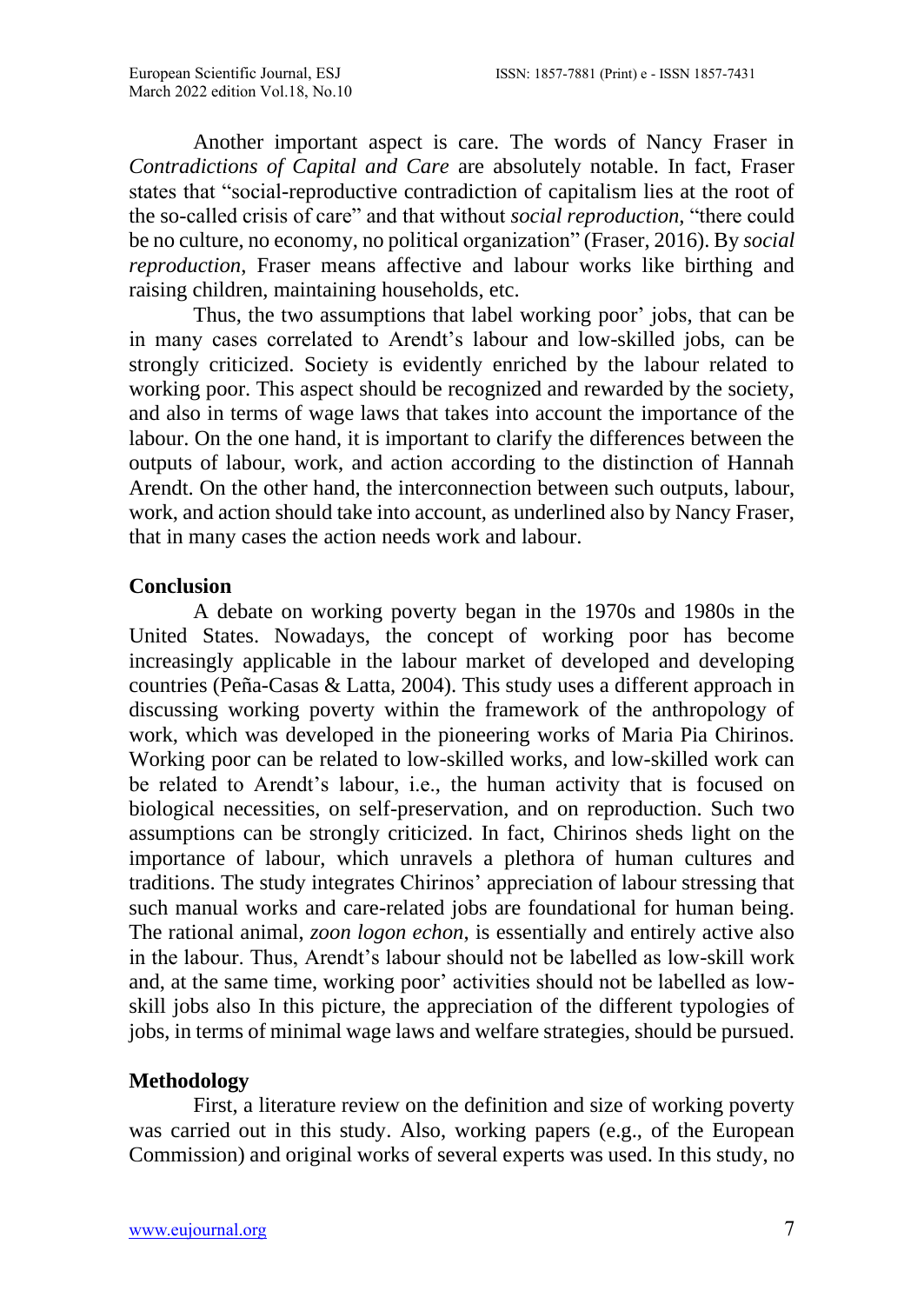data (primary data) was generated but data published in previous works (secondary data) was mentioned.

Second, the study analyzed the concepts of labour, work, and action in the conception of Hannah Arendt and the concept of work anthropology of Maria Pia Chirinos.

Last, this study provided a speculative rationale that correlates the importance of the jobs performed by working poor, the richness of traditions and cultures of labour, and the importance of Fraser's social reproduction in the society.

### **References:**

- 1. Aguilera, J. M. (2017). The emergence of gastronomic engineering. *Innovative Food Science & Emerging Technologies*, *41*, 277–283. https://doi.org/10.1016/j.ifset.2017.03.017
- 2. Arendt, H. (1998). *The human condition* (2nd ed). University of Chicago Press.
- 3. Cassi, D. (2011). Science and cooking: The era of molecular cuisine. *EMBO Reports*, *12*(3), 191–196. https://doi.org/10.1038/embor.2011.18
- 4. Chirinos, M. P. (2005). *Un'antropologia del lavoro: Il 'domestico' con categoria*. Universita della Santa Croce.
- 5. Chirinos, M. P. (2007). Antropologia della dipendenza: Il lavoro e la costituzione dell'essere umano. *Acta Philosofica*, *16*(2), 195–212.
- 6. Chirinos, M. P. (2008). Il Lavoro come Categoria Antropologica. *Iustum Aequum Salutare*, *IV. 2008/4*, 7–20.
- 7. Chirinos, M. P. (2009). Humanity in Work: Challenging the "Product Paradigm". *Imago Hominis*, *16*, 53–63. https://www.imabe.org/imagohominis/imago-hominis-1/2009-worklife-balance/humanity-in-work-challenging-the-product-paradigm
- 8. European Commission and Joint Research Centre (2020). *New evidence on platform workers in Europe.: Results from the second COLLEEM survey*. Publications Office. https://data.europa.eu/doi/10.2760/459278
- 9. Filandri, M., Pasqua, S., & Struffolino, E. (2020). Being Working Poor or Feeling Working Poor? The Role of Work Intensity and Job Stability for Subjective Poverty. *Social Indicators Research*, *147*(3), 781–803. https://doi.org/10.1007/s11205-019-02174-0
- 10. Fraser, N. (2016). Contradictions of Capital and Care. *New Left Review*, *100*, 99–117.
- 11. *Global Employment Trends 2014: The risk of a jobless recovery*. (2014). [Report]. http://www.ilo.org/global/research/global-